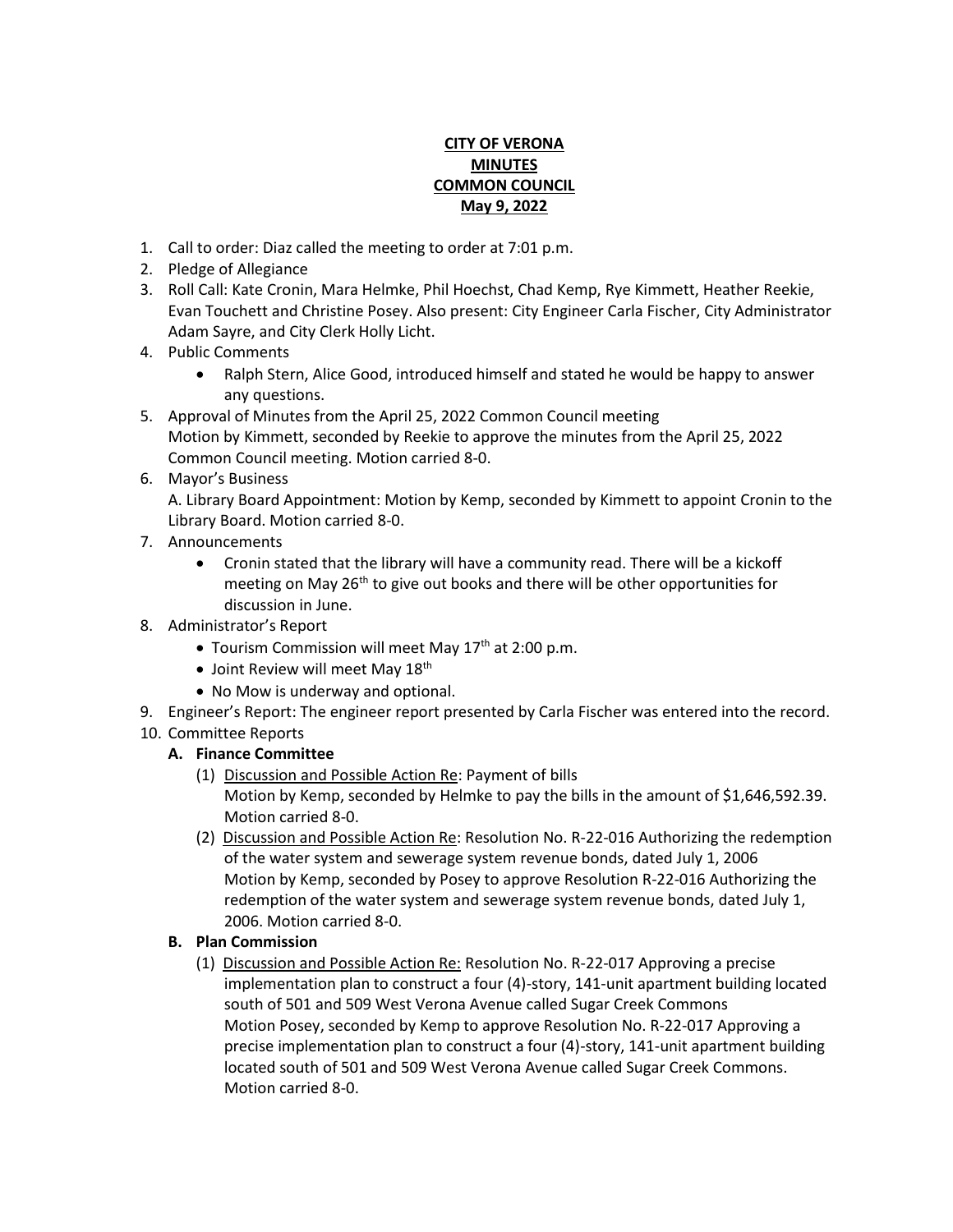- (2) Discussion and Possible Action Re: Resolution No. R-22-018 Approving a preliminary and final plan for a four (4)-story mixed-use building with sixty-four (64) apartment units and 5,096 square feet of commercial space located at 1050 North Edge Trail Motion by Posey, seconded Kemp to approve Resolution No. R-22-018 Approving a preliminary and final plan for a four (4)-story mixed-use building with sixty-four (64) apartment units and 5,096 square feet of commercial space located at 1050 North Edge Trail. Motion carried 8-0.
- (3) Discussion and Possible Action Re: Resolution No. R-22-019 Approving a conditional use permit for an apartment above ground floor as part of a mixed-use located at 1050 North Edge Trail

Motion by Posey, seconded by Kimmett to approve Resolution No. R-22-019 Approving a conditional use permit for an apartment above ground floor as part of a mixed-use located at 1050 North Edge Trail. Motion carried 8-0.

(4) Discussion and Possible Action Re: Resolution No. R-22-020 Approving a conditional use permit for a pick-up window located at 1050 North Edge Trail Motion by Posey, seconded by Kimmett to approve Resolution No. R-22-020 Approving a conditional use permit for a pick-up window located at 1050 North Edge Trail. Motion carried 8-0.

#### **C. Verona Economic Development Commission**

(1) Discussion and Possible Action Re: Resolution R-22-021 Approving a loan agreement with Alice Good, LLC for an economic development loan in the amount of \$76, 000 Motion by Kemp, seconded by Kimmett to approve Resolution R-22-021 Approving a loan agreement with Alice Good, LLC for an economic development loan in the amount of \$76, 000. Hoechst had concerns with the outside of the building. He noted that he didn't want the applicant to put a lot of money on the inside, without the landlord doing anything to the outside. Sayre stated that the City can encourage it. Kimmett asked what improvements were being made. Stern stated that the bathrooms were being updated, as well as the coffee bar, equipment, and furnishings. The applicant stated that there was around \$40,000 in collateral equipment they are purchasing. Motion carried 8-0.

#### **D. Public Safety & Welfare Committee**

- (1) Discussion and Possible Action Re: Special Event Permit application and Temporary Class "B" Fermented Malt Beverage and "Class B" Wine license from Le Jordan, Verona Area Chamber of Commerce, for Hometown Days on Friday, June 3-Sunday, June 5 Motion by Reekie, seconded by Touchett to approve a Special Event Permit application and Temporary Class "B" Fermented Malt Beverage and "Class B" Wine license from Le Jordan, Verona Area Chamber of Commerce, for Hometown Days on Friday, June 3- Sunday, June 5 contingent upon receipt of certificate of insurance and final approval by the Fire Department for Fireworks. Motion carried 8-0.
- (2) Discussion and Possible Action Re: A change of agent request from Skogen Foodliner, Inc., d/b/a Festival Foods, located at 660 Hometown Circle Motion by Reekie, seconded by Touchett to approve a change of agent request from Skogen Foodliner, Inc., d/b/a Festival Foods, located at 660 Hometown Circle. Motion carried 8-0.

#### **E. Public Works/ Sewer & Water Committee**

(1) Discussion and Possible Action Re: Approving a cost share agreement with Dane County for Project ID 2020-116, CTH M / CTH PB intersection expansion.